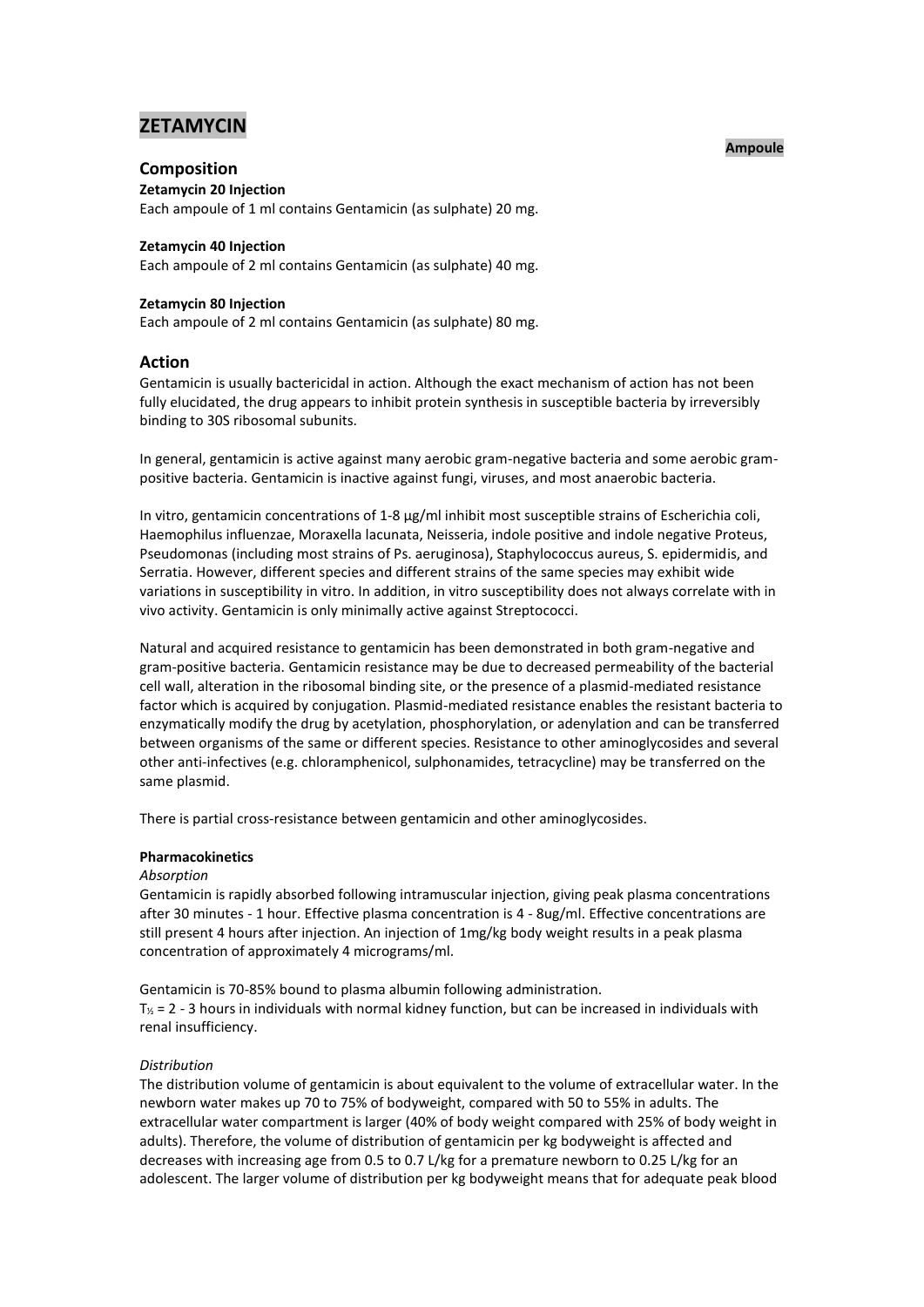concentration a higher dose per kg bodyweight needs to be administered. The volume of distribution ( $v_{\text{D}}$ ) is 0.3 1/kg

## *Elimination*

Gentamicin is not metabolized in the body but is excreted unchanged in microbiologically active form predominantly via the kidneys. In patients with normal renal function the elimination half-life is about 2 to 3 hours.

> 90% Gentamicin is excreted unchanged in the urine by glomerular filtration. In neonates elimination rate is reduced due to immature renal function. Elimination half-life averages approximately 8 hours in neonates at a gestational age of 26 to 34 weeks compared with about 6.7 hours in neonates at a gestational age of 35 to 37 weeks.

Correspondingly, clearance values increase from about 0.05 L/h in neonates at a gestational age of 27 to 0.2 L/h in neonates at a gestational age of 40 weeks.

## **Indications**

- For the treatment of infections due to one or more susceptible strains of bacteria, including *Pseudomonas aeruginosa*, *Proteus* species (indole positive and indole negative), *Escherichia coli*, *Klebsiella*, *Enterobacter*, *Serratia* species and *Staphylococcus* (including strains resistant to other antibiotics).
- Zetamycin may also be used for the treatment of the following conditions when caused by susceptible organisms: bacteraemia, respiratory tract infections, urinary tract infections, skin and skin structure infections, bone infections, peritonitis, septic abortion and burns complicated by sepsis. Aminoglycosides, including gentamicin are generally not indicated in uncomplicated initial episodes of urinary tract infection unless the causative organisms are not susceptible to less toxic antibiotics.
- In suspected or documented Gram-negative sepsis, gentamicin should be considered for initial microbial therapy. Therapy may be instituted before obtaining results of susceptibility tests. The decision to continue therapy is based on results of the susceptibility tests, the severity of the infection and risk of toxicity. If anaerobic organisms are suspected, antimicrobial therapy in addition to the gentamicin regimen should be considered.

## **Contraindications**

- Known hypersensitivity to gentamicin or disodium edetate.
- Patients who have experienced previous toxic reactions (ototoxicity, nephrotoxicity) resulting from aminoglycoside therapy.

## **Warnings and Precautions**

## **Nephrotoxicity and ototoxicity**

As for other aminoglycosides, patients treated with gentamicin should be under close clinical observation during treatment because of the potential toxicity associated with their use. Gentamicin, as with other aminoglycosides, is potentially nephrotoxic and ototoxic.

Ototoxicity may be manifested by both vestibular and auditory ototoxicity. These auditory changes are generally irreversible, usually bilateral and may be partial or total. Other manifestations of neurotoxicity may include numbness; skin tingling, muscle twitching and convulsions. The risk of this toxicity is higher in patients receiving high doses, prolonged treatment, or with impaired renal function. Gentamicin should therefore be used with caution in patients with impaired renal function. In such patients, the frequency of administration should be reduced and renal function should be monitored. Prolonged concentrations above 10 microgram/mL should be avoided and trough concentrations should not exceed 2 microgram/mL In neonates, infants and children, dosage reductions may also be necessary to avoid toxicity.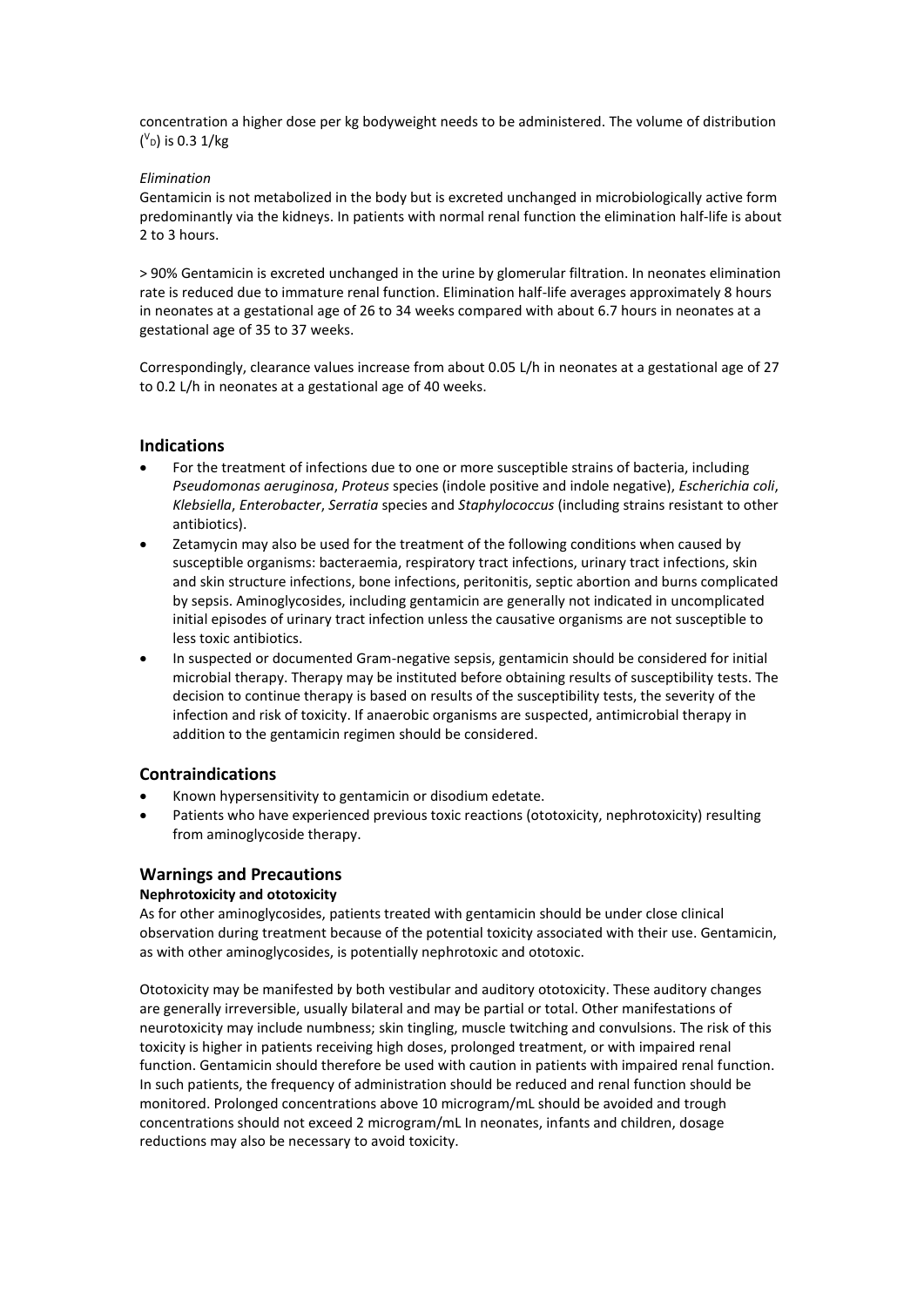Peak and trough blood levels should be constantly monitored as should renal and eighth cranial nerve function, especially in patients with known or suspected reduced renal function at onset of therapy and in those whose renal function is initially normal but who develop signs of renal dysfunction during therapy. Where possible, it is recommended that serial audiograms be obtained in patients old enough to be tested, particularly high-risk patients. Evidence of ototoxicity (dizziness, vertigo, tinnitus, roaring in the ears or hearing loss) or nephrotoxicity requires dosage adjustment or discontinuance of the drug. As with the other aminoglycosides, on rare occasions changes in renal and eighth cranial nerve function may not become manifest until soon after completion of therapy. Treatment period should not normally exceed 10-14 days.

Concurrent and/or sequential systemic or topical use of other potentially neurotoxic and/or nephrotoxic drugs, should be avoided. This includes concurrent use with potent diuretics, cephalosporins or other aminoglycosides. Other factors which may increase the risk of toxicity are dehydration and advancing age. Patients should be well hydrated during therapy.

Recent evidence suggests that neurotoxic and nephrotoxic antibiotics may be absorbed in significant quantities from body surfaces after local irrigation or application. The potential toxic effect of antibiotics administered in this fashion should be considered and inadvertent contact with the skin should be removed with water.

#### **Allergic reactions**

May occur after administration of gentamicin. Cross allergenicity among aminoglycosides has also been known to occur.

#### **Use during anesthesia**

The possibility of prolonged or secondary apnea should be considered if the drug is administered to anaesthetized patients who are concurrently receiving neuromuscular blocking agents such as suxamethonium (succinylcholine), tubocurarine or decamethonium. This also applies to patients who are receiving massive transfusions of citrated blood. If neuromuscular blockade occurs, it may be reversed by the administration of calcium salts.

Aminoglycosides should be used cautiously in patients with neuromuscular disorders such as myasthenia gravis or parkinsonism. In such cases, gentamicin may aggravate muscle weakness because of its curare-like effect on neuromuscular function.

Treatment with gentamicin may lead to an over-growth of non-susceptible organisms. If overgrowth of non-susceptible organisms occurs, appropriate therapy should be initiated.

### **Paediatric use**

Gentamicin should be used with caution in premature and neonatal infants because their renal immaturity may result in the prolongation of the serum half-life of the drug and subsequent gentamicin induced toxicity.

#### **Use in the elderly**

Because of its toxicity, gentamicin should be used with caution in elderly patients only after less toxic alternatives have been considered and/or found ineffective. Elderly patients are more likely to have an age related decrease in renal function which may not be evident in the results of routine screening test such as serum urea or serum creatinine. A creatinine clearance determination may be more useful. Recommended doses should not be exceeded, and the patient's renal function should be carefully monitored during therapy. Elderly patients may require smaller daily doses of gentamicin in accordance with their increased age, decreased renal function, and possibly, decreased weight. In addition, loss of hearing may result even in patients with normal renal function.

**Pregnancy** *Category D*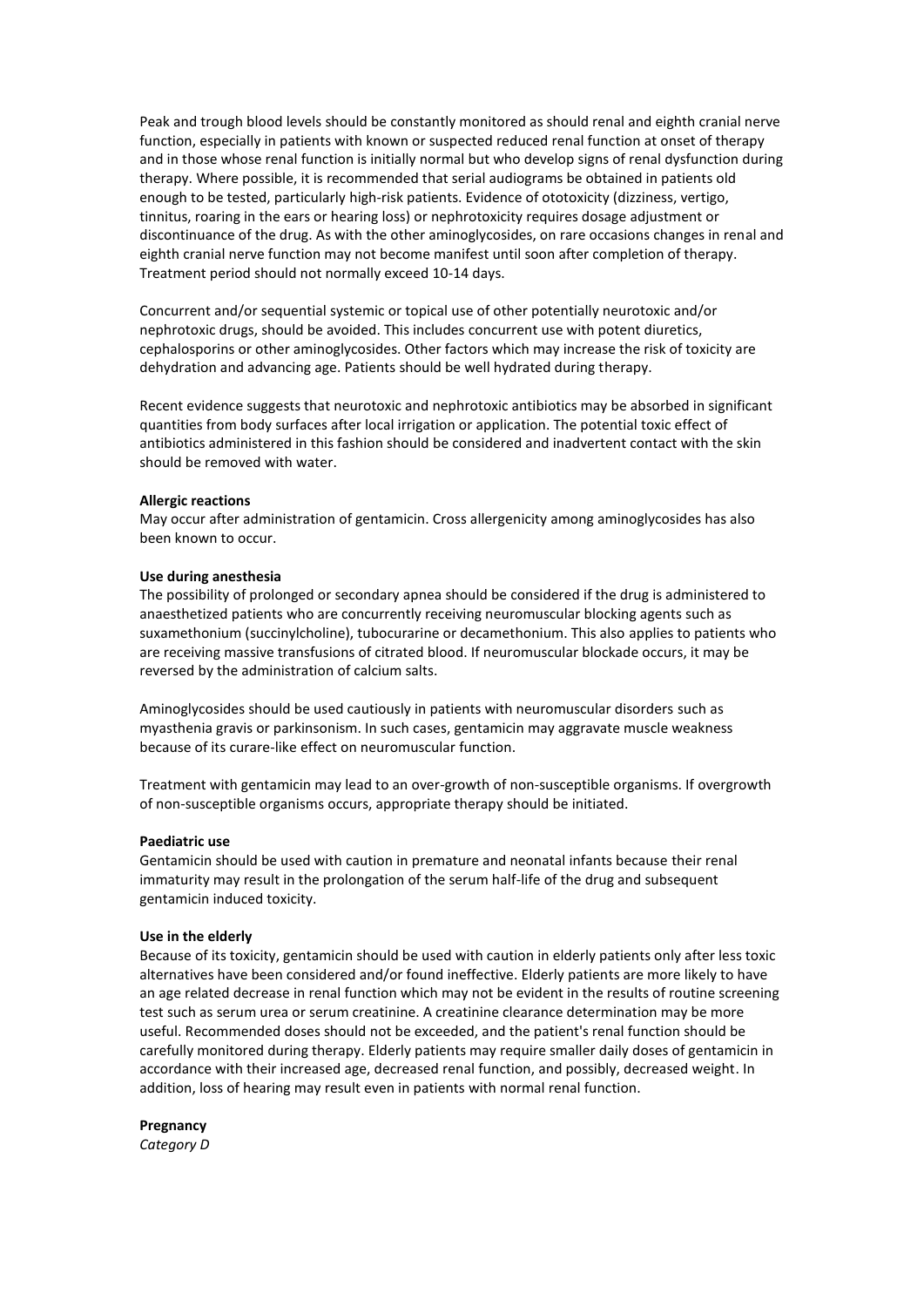There is positive evidence of human fetal risk based on adverse reaction data from investigational or marketing experience or studies in humans, but potential benefits may warrant use of the drug in pregnant women despite potential risks.

#### **Nursing Mothers**

Small amounts of gentamicin have been detected in breast milk. Because of the potential risk to the newborn, it is recommended that breastfeeding be discontinued during therapy unless the expected benefits outweigh any potential risk.

## **Adverse Reactions**

### **Serious or life-threatening reactions**

*Otic:* Serious adverse effects on both vestibular and auditory branches of the eighth cranial nerves have been reported, primarily in patients with renal impairment (especially if dialysis is required), and in patients on high doses and/or prolonged therapy. Symptoms reported include dizziness, vertigo, tinnitus, roaring in the ears and hearing loss may be irreversible. Hearing loss is usually manifested initially by diminution of high tone acuity. Other factors that may increase the risk of toxicity include excessive dosage, dehydration and previous exposure to other ototoxic drugs.

*Renal:* Adverse renal effects have been reported, and are demonstrated by the presence of casts, cells, or protein in the urine or by rising serum urea, NPN, serum creatinine, or oliguria. They occur more frequently in patients with a history of renal impairment and in patients who have been treated for longer periods or with larger dosage than recommended.

#### **More common reactions**

*Neurological*: Peripheral neuropathy or encephalopathy, including numbness, skin tingling, muscle twitching, convulsions and a myasthenia gravis-like syndrome, have also been reported.

*Dermatological and hypersensitivity:* Rash, itching, urticaria, purpura, generalized burning, anaphylactoid reactions may occur.

*Pulmonary:* Respiratory depression, laryngeal oedema, pulmonary fibrosis may occur.

*Gastrointestinal:* Nausea, vomiting, increased salivation and stomtatitis may also occur.

*Other adverse reactions:* Lethargy, confusion, depression, visual disturbances, decreased appetite, weight loss, hypotension and hypertension; fever and headache, pseudotumor cerebri, acute organic brain syndrome, alopecia, joint pain, transient hepatomegaly, and splenomegaly

While local tolerance of gentamicin injection is generally excellent, there has been an occasional report of pain at the injection site. Subcutaneous atrophy or fat necrosis suggesting local irritation has been reported rarely.

#### **Laboratory tests**

Laboratory abnormalities possibly related to gentamicin include increased levels of serum transaminase (ALT, AST), serum LDH and bilirubin; decreased serum calcium, magnesium, sodium and potassium; anaemia, leucopenia, granulocytopenia, transient agranulocytosis, eosinophilia, increased and decreased reticulocyte counts, and thrombocytopenia. While clinical laboratory test abnormalities may be isolated findings, they may also be associated with clinically related signs and symptoms. For example, tetany and muscle weakness may be associated with hypomagnesaemia, hypocalcaemia, and Hypokalemia.

## **Drug Interactions**

## *Penicillins and Cephalosporins*

Gentamicin is inactivated by solutions containing beta-lactam antibiotics (penicillins and cephalosporins) so the two drugs should not be administered simultaneously nor should they be combined in the intravenous fluid. The inactivation of gentamicin by penicillins may occur in vivo,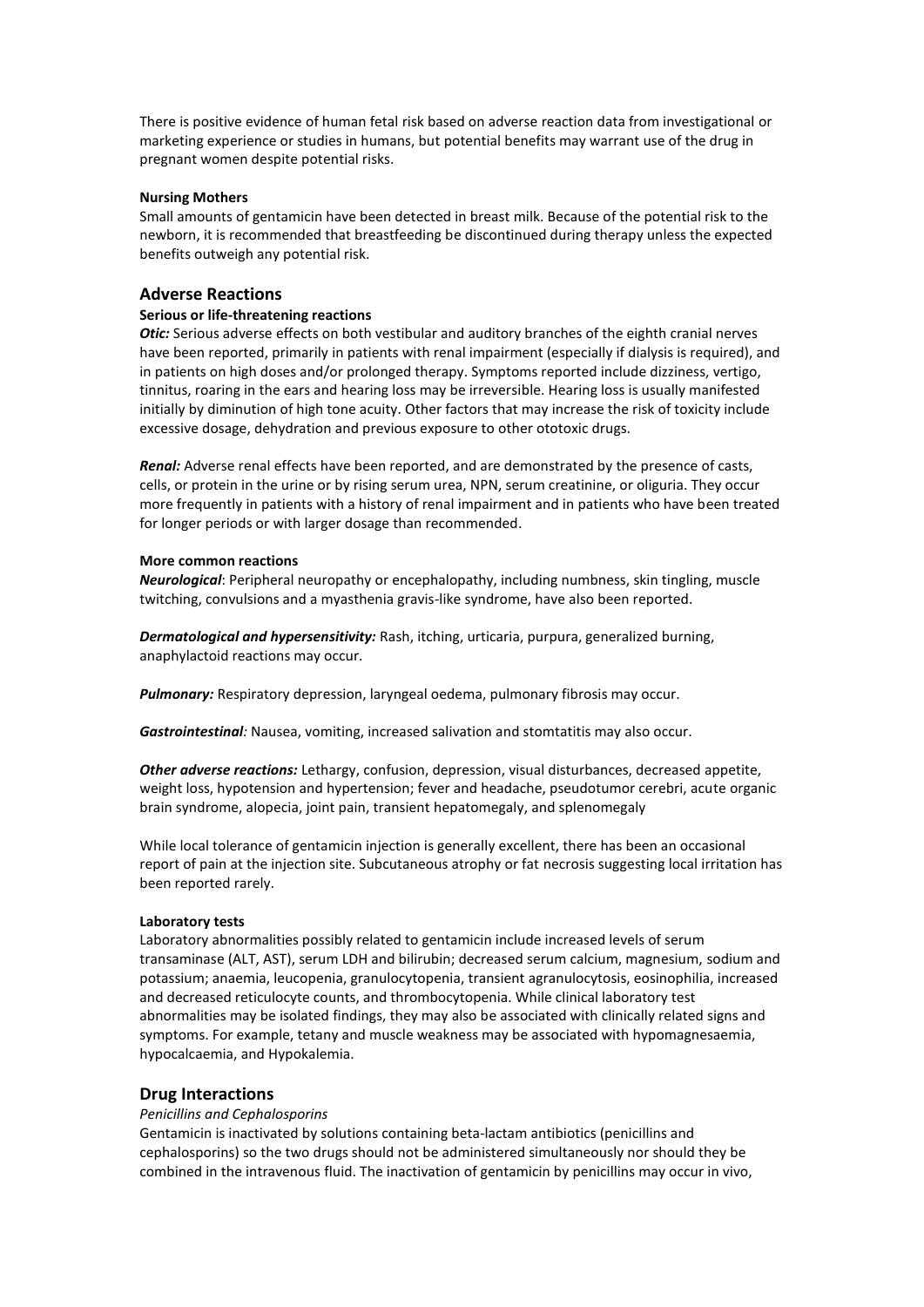especially in patients with renal failure who maintain a higher level of the penicillin for a longer period. Therefore, when gentamicin and penicillins are used together in patients with renal failure, the time of administration of each drug should be staggered so that several hours separate each infusion.

#### *Diuretics*

Potent diuretics such as ethacrynic acid or frusemide may potentiate the ototoxic effects of gentamicin.

#### *Other neurotoxic and/or nephrotoxic agents*

Since the ototoxic or nephrotoxic effects of gentamicin may be additive, avoid concurrent or sequential use of other neurotoxic and/or nephrotoxic antibiotics, including other aminoglycosides, polymyxin B, colistin, cisplatin, vancomycin, amphotericin, clindamycin and cephalosporins.

#### *Neuromuscular Blocking Agents*

Respiratory paralysis and prolongation of neuromuscular blockade may occur if a neuromuscular blocking agent such as suxamethonium (succinylcholine), tubocurarine, decamethonium, halogenated hydrocarbon inhalation anesthetics, opioid analgesics or massive transfusions with citrated anticoagulated blood are administered to a patient receiving gentamicin.

#### *Vitamin K*

Gentamicin may inhibit the action of intravenous vitamin K upon the synthesis of clotting factors.

#### **Dosage and Administration**

Parenteral drug products should be inspected visually for particulate matter and discoloration prior to administration, whenever solution and container permit. Zetamycin injection may be administered intramuscularly or intravenously.

Zetamycin injection should not be pre-mixed with other drugs. It should be administered separately, in accordance with the recommended route of administration and dosage schedule.

Zetamycin is normally given by IM injection. Intravenous administration may be used for particular indications when the IM route is not appropriate, the dosage is the same for either route of administration. It is desirable to measure both peak and trough serum levels during treatment.

Prior to administration, the patient's bodyweight should be measured for the correct calculation of dosage. In obese patients, the appropriate dose can be calculated by assuming the bodyweight is the patient's estimated lean bodyweight plus 40% of the excess.

Blood specimens for the determination of peak gentamicin concentrations should be obtained approximately one hour following IM administration and 30 minutes after completion of a 30-minute infusion. Blood specimens for the trough gentamicin concentration should be obtained immediately prior to the next IM or IV dose.

#### **Intravenous administration**

For IV administration, the prescribed dose of gentamicin may be diluted in 100-200 ml of sterile normal saline or 5% glucose in water. The concentration of gentamicin in the solution should not exceed 1 mg/ml. Infusion periods of 30 minutes to 2 hours have been advocated.

Administration of the dose by bolus injection produces serum levels that are initially in excess of what is regarded as being safe from toxic side effects. The high serum level does however rapidly fall and the potential danger or safety of this method is yet to be established.

Zetamycin must not be mixed with other drugs, but should be administered by separate infusion.

#### **Adults (Dosage in patients with normal renal function)**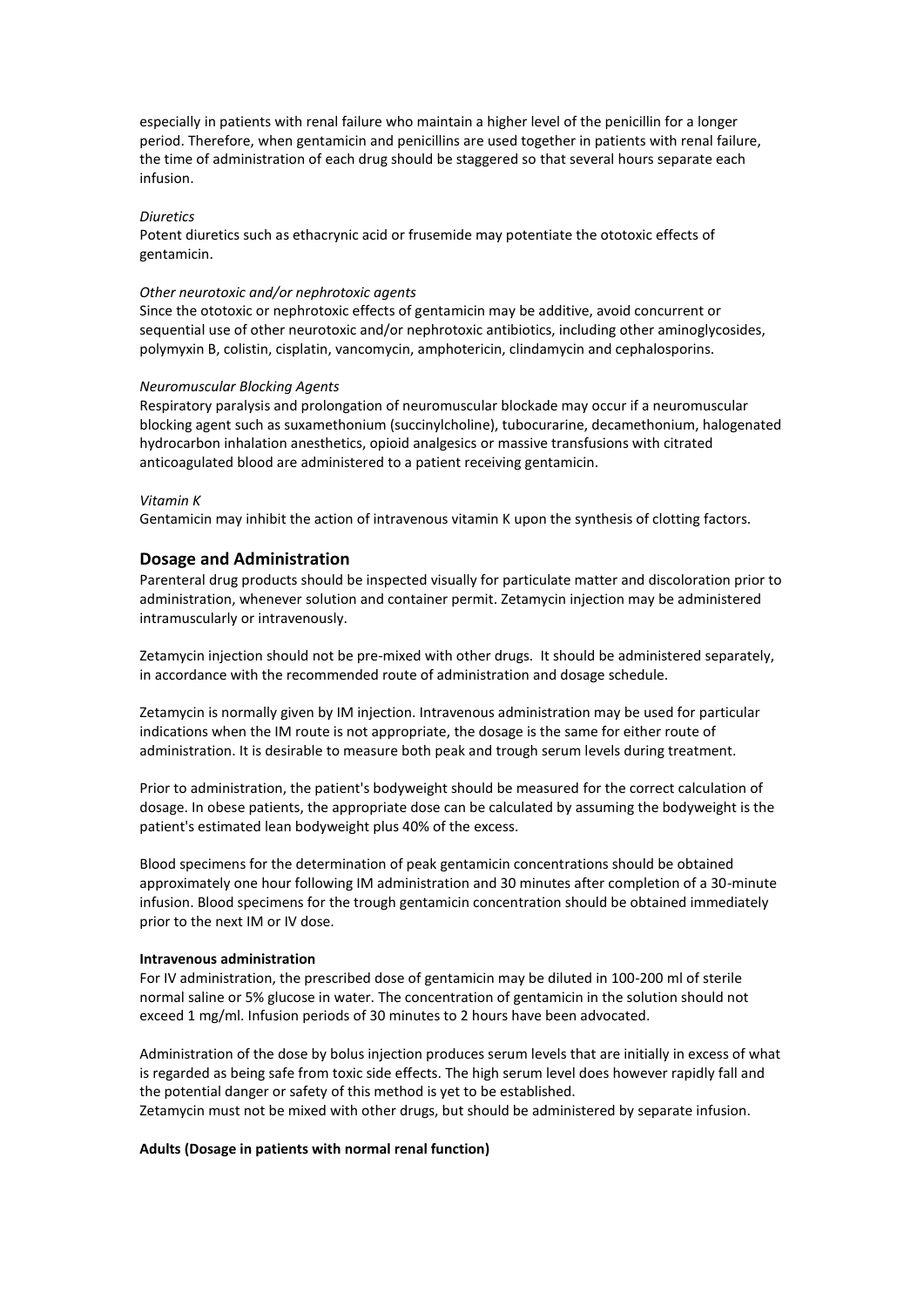For serious infections (Systemic and urinary tract infections): 3 mg/kg/day in three doses given every 8 hours.

Life threatening infections: Up to 5 mg/kg/day in 3 or 4 equal doses with reduction to 3 mg/kg/day as soon as clinically indicated. Doses should never exceed 5 mg/kg/day unless serum levels are monitored. The following table should be used as a guide:

| <b>Type of Infection</b>                                                                                                       | <b>Dosage</b>                                                                                                   | <b>Time interval</b><br>between<br>doses | <b>Duration of therapy</b>                                                                                                  |  |
|--------------------------------------------------------------------------------------------------------------------------------|-----------------------------------------------------------------------------------------------------------------|------------------------------------------|-----------------------------------------------------------------------------------------------------------------------------|--|
| Systemic and urinary tract<br>infections*                                                                                      | 3 mg/kg/day (where bodyweight** >60<br>kg, usual dose is 80 mg, where<br>bodyweight=60 kg, usual dose is 60 mg) | 8 hours                                  | $7-10$ days                                                                                                                 |  |
| Life threatening and respiratory<br>tract infections and infections<br>with relatively resistant<br>organisms i.e. Pseudomonas | 5mg/kg/day initially then 3 mg/kg/day<br>as soon as improvement is indicated                                    | 6-8 hours                                | 7-10 days. Longer<br>therapy may be<br>required. If so,<br>auditory, renal &<br>vestibular functions<br>should be monitored |  |

#### *Dosage Guidelines For Adults With Normal Renal Function*

\* Gentamicin activity is increased at pH 7.5. It may therefore be advantageous to alkalinize the patient's urine before therapy.

\*\* Use lean bodyweight.

## **Paediatrics**

The following table should be used as a guide:

| <b>Dosage In Paediatrics With Normal Renal Function</b> |  |  |  |  |
|---------------------------------------------------------|--|--|--|--|
|---------------------------------------------------------|--|--|--|--|

| <b>Type of Infection</b>               | Age               | Dosage #                | Dosage Interval |
|----------------------------------------|-------------------|-------------------------|-----------------|
| Systemic infections                    | $0-7$ days        | 5 mg/kg/day initially   | 12 hours        |
|                                        | 1 week - 1 year   | 6 mg/kg/day initially   | 12 hours        |
|                                        | 1 year - 12 years | 4.5 mg/kg/day initially | 8 hours         |
| Uncomplicated urinary tract infections |                   | 3 mg/kg/day             | 8-12 hours      |
| Life threatening infections            | $0-7$ days        | 5 mg/kg/day initially   | 12 hours        |
|                                        | 1 week - 1 year   | 7.5 mg/kg/day initially | 8 hours         |
|                                        | 1 year - 12 years | 6 mg/kg/day initially   | 8 hours         |

# In neonates, infants and children, where possible, serum levels should be measured and the dose adjusted to provide the desired serum level.

#### **Dosage in patients with impaired renal function**

Dosage should be adjusted to minimize the risk of toxicity. The first dose should be as normal, e.g., 80 mg (bodyweight > 60 kg) and subsequent doses should be given less frequently, depending on the degree of renal impairment. The following table should be used as a guide:

| Approximate Dosage Guidelines For Adult Patients Based On Renal Function |  |                                 |                  |                 |       |
|--------------------------------------------------------------------------|--|---------------------------------|------------------|-----------------|-------|
|                                                                          |  | Adult Doco Crootining Clearance | Corum Crootining | C <sub>OM</sub> | مرا ا |

| <b>Body Weight of Adult</b> | Dose | <b>Creatinine Clearance</b> | <b>Serum Creatinine</b> | Serum urea    | <b>Interval</b>      |
|-----------------------------|------|-----------------------------|-------------------------|---------------|----------------------|
| Patient (kg)                | (mg) | Rate (ml/min)               | (mmol/l)                | (mmol/l)      | <b>Between Doses</b> |
| Over <sub>60</sub>          | 80   | Over 70                     | Less than 12            | Less than 6.5 | 8 hours              |
|                             |      | $35 - 70$                   | $0.12 - 0.17$           | $6.5 - 10$    | 12 hours             |
|                             |      | 24-34                       | $0.18 - 0.25$           | $11 - 14$     | 18 hours             |
|                             |      | $16 - 23$                   | $0.26 - 0.33$           | $15 - 18$     | 24 hours             |
|                             |      | $10 - 15$                   | $0.34 - 0.47$           | 19-26         | 36 hours             |
|                             |      | $5-9$                       | $0.48 - 0.64$           | $27 - 36$     | 48 hours             |
| 60 or less                  | 60   | (Same as above)             |                         |               |                      |

When only a serum urea concentration is available, this value may be utilized initially, however, it